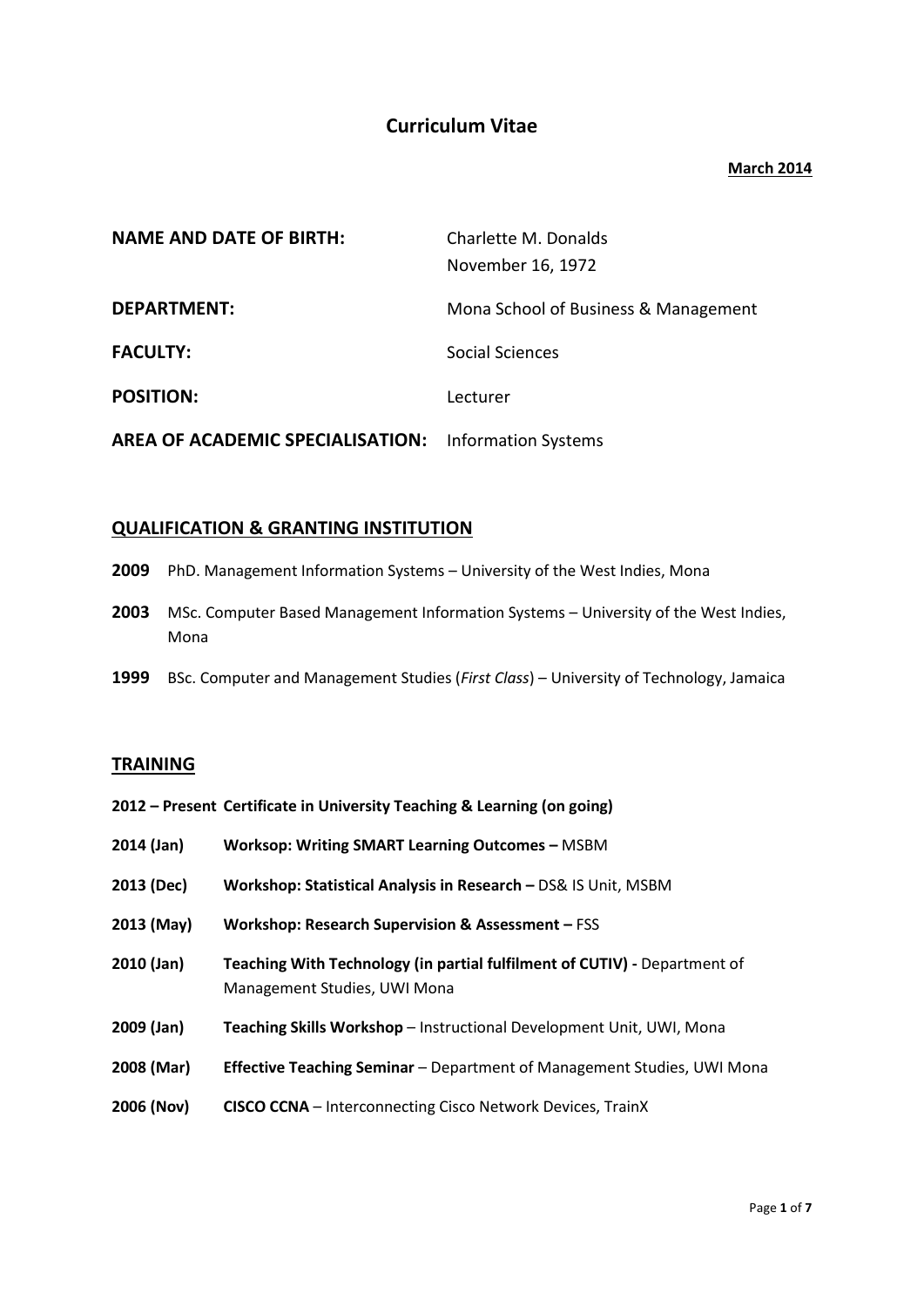### **PUBLICATION:**

# *REFEREED RESEARCH BASED / SCHOLARLY PUBLICATIONS*

#### **Accepted for Publication:**

- **Donalds, Charlette** and K.-M. Osei-Bryson (2014). "*A Cybercrime Taxonomy: Case of the Jamaican Jurisdiction*". Will appear in the Proceedings of the 2014 International Conference on Information Resource Management (Conf-IRM) scheduled for May 21- 23, Vietnam.
- **Donalds, Charlette** and K.-M. Osei-Bryson (2012). "*The Construction of a Domain Ontology for Criminal Investigations: The Case of the Jamaican Constabulary Force*". Proceedings of the SIG GlobDev 5<sup>th</sup> Annual Workshop, Orlando, USA, December 16, 2012.
- **Donalds, Charlette** (2010). "*Towards an ERP Individual Performance Model*". Proceedings of the International Conference on Information Resources Management: CONF-IRM 2010, Montego Bay, Jamaica, paper 22. http://aisel.aisnet.org/confirm2010/22.
- **Donalds, Charlette** and K.-M. Osei-Bryson (2006). "*Criminal Investigation Knowledge System: CRIKS*". Proceedings of the 39th Annual Hawaii International Conference on System Science. Vol. 7, pp. 155-162.
- **Donalds, Charlette** and E. Duggan (2006). "*Toward a Quality Model for Enterprise Information Systems in Developing Countries: A Jamaican Case Study*". Proceedings of the Information Resources Management Association Conference: IRMA, Washington, D.C. pp. 850-853.

#### **Currently Under Review for Publication:**

Ngwenyama, O., W. Cukier, M. Yap, and **C. Donalds**. "*Unraveling Differences In Organizational Commitment Among Different Demographic Groups of IS Professionals: A Study of Diversity Management in the Canadian workforce*" (**Journal of Information Systems Research**).

#### **In Preparation:**

**Donalds, Charlette** and K.-M. Osei-Bryson (2014). "*Demystifying Cybercrimes in Jamaica"* .

# *NON-REFEREED RESEARCH BASED / SCHOLARLY PUBLICATIONS*

**Donalds, Charlette** & J. Henry (2011). "*Solving Managerial Problems with Spreadsheets and Databases*", Vol. 1. (Independent Publisher.) [Required Text for MGMT2005 – Computer Applications].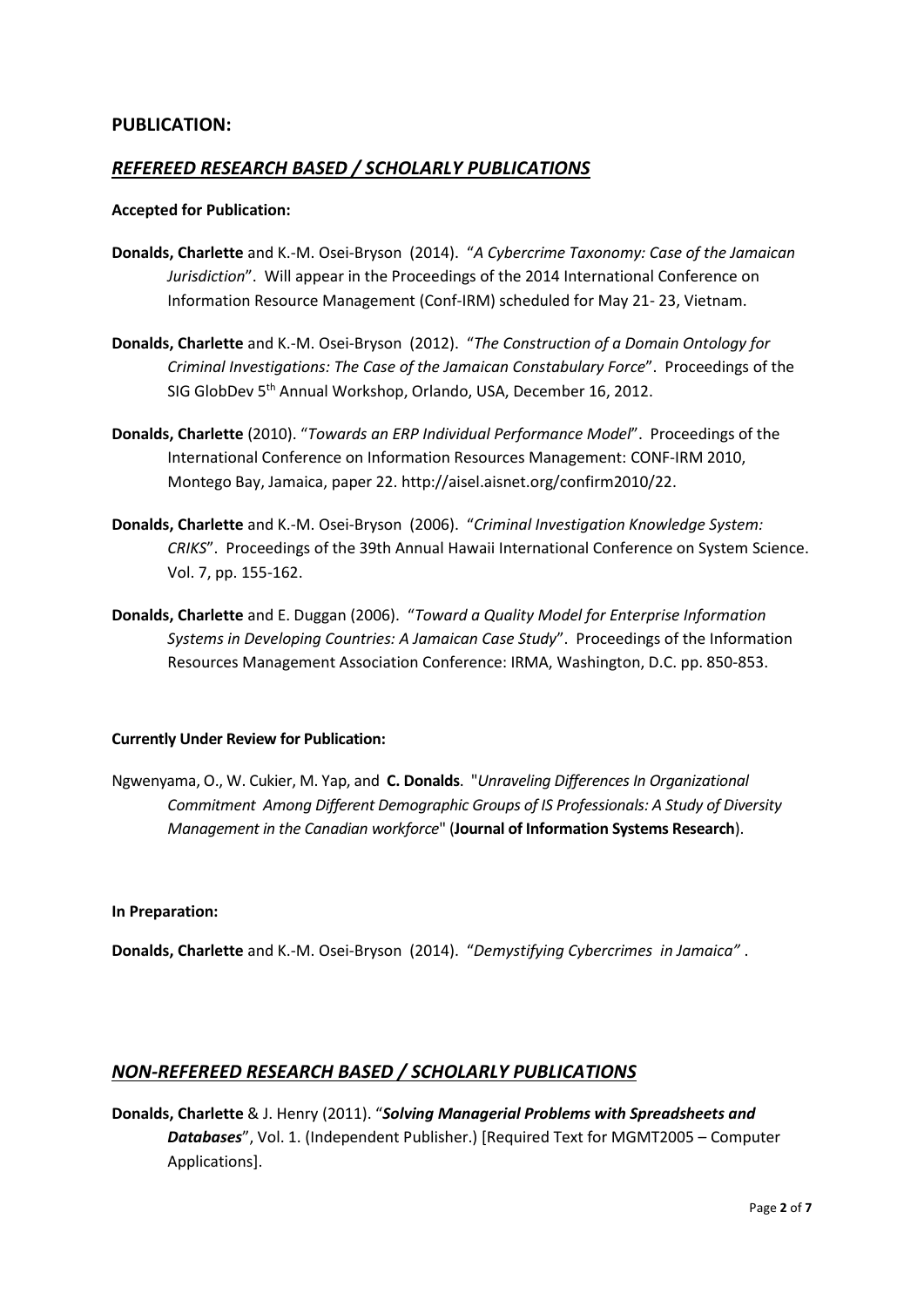### **PAPERS PRESENTED:**

### *ORAL PRESENTATIONS*

- Thomas-Stone, Joan and **C. Donalds** (2012). "*The Effect of Blended Learning versus Conventional Delivery on Students' Academic Performance: The Case of the University of the West Indies*". Paper presented at the Academy of Business Research Conference, New Orleans, March 14 - 16. **Conference Best Paper Award**.
- **Donalds, Charlette** and K.-M. Osei-Bryson (2012). "Towards t*he Construction of a Domain Ontology for Criminal Investigations: The Case of the Jamaican Constabulary Force*". Paper presented at the Academy of Business Research Conference, New Orleans, March 14 -16.
- **Donalds, Charlette** (2013). "*Day One Rapporteur's Report*". Report presented at the Cyber Security and Digital Forensics Conference, UWI Mona, September 30 – October 1, 2013.

### **PUBLIC SERVICE**

Chair of Mona School of Business & Management's Student Enrichment & Experience Committee from September 2013 – Present.

Member of the Faculty of Social Sciences Staff/Student Liaison Committee from September 2013 – Present.

#### **OTHER PROFESSIONAL ACTIVITY AND EXPERIENCE**

| $2013$ – Present | Member of Computer, Cyber Crime & Security (C <sup>3</sup> S) Research Consortium       |
|------------------|-----------------------------------------------------------------------------------------|
| $2009 - 2012$    | Reviewer for International Conference on Information Systems (ICIS)                     |
| 2012             | Reviewer for Special Interest Group on Global Development (SigGlobDev)                  |
| $2009 - 2011$    | Reviewer for International Conference on Information Resources<br>Management (Conf-IRM) |
| 2010             | Session Chair for Strategic IT Management and Governance (Conf-IRM 2010)                |
| $2007 - 2012$    | Reviewer for Hawaii International Conference on System Sciences (HICSS)                 |
| 2006             | Reviewer for Americas Conference on Information Systems (AMCIS)                         |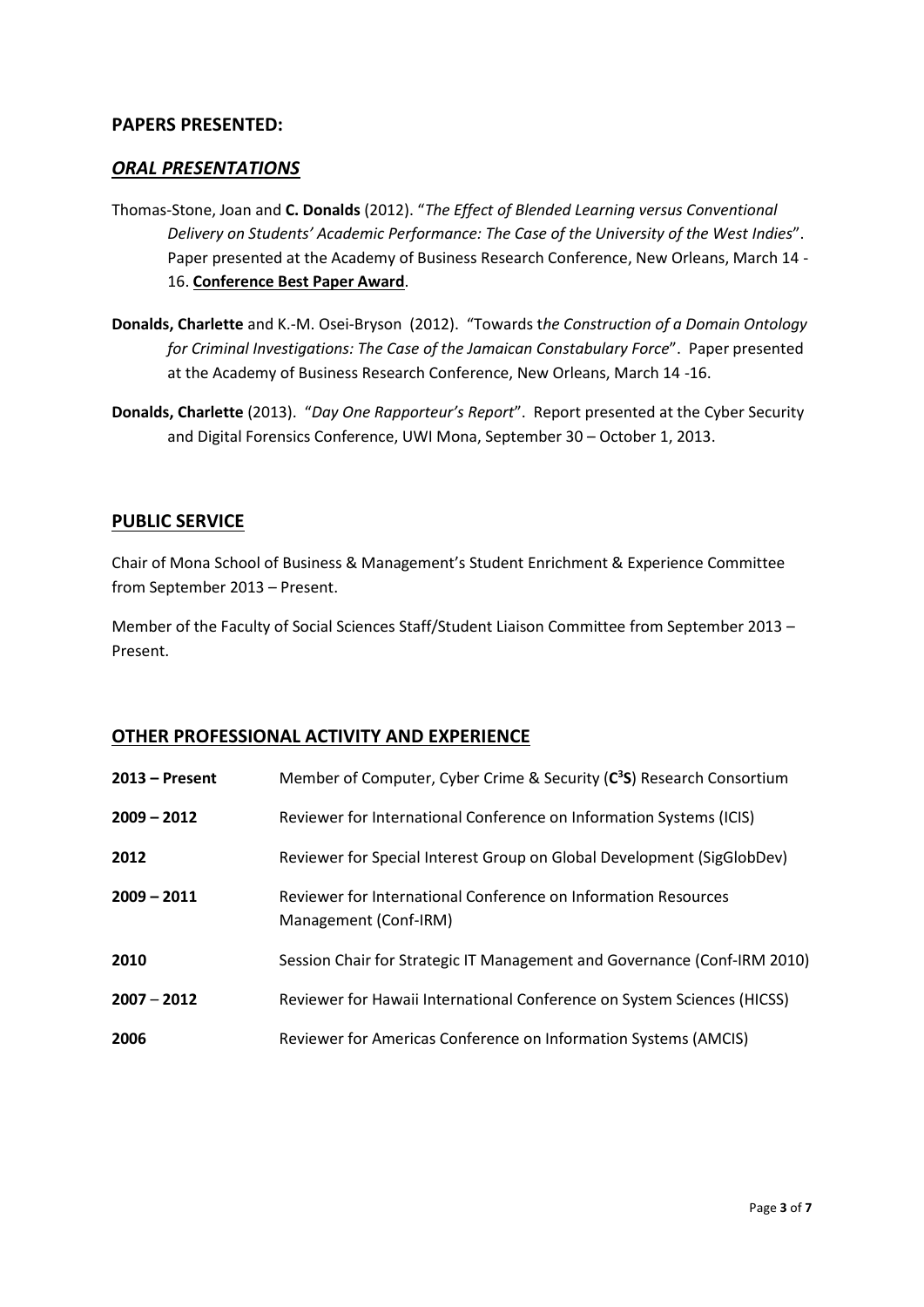# *RESEARCH GRANTS*

**Source**: UWI Mona New Initiative Grant: 2012. **Title**: Towards the Construction of a Criminal Investigation Knowledge System for the Jamaica Constabulary Force: An Ontology and a Meta-Directory. **Value**: J\$1,350,000.00. **Commencement Date**: August 2012. **Duration**: Twenty four months.

### **POSTGRADUATE RESEARCH AND SUPERVISION**

Mr. Warren Williams, MSc Telecommunication Policy and Technology Management at the Mona School of Business & Management.

Mr. Steve Whyte, Doctorate in Business Administration (DBA) Candidate at the Mona School of Business & Management.

# **TEACHING AND RELATED EXPERIENCE**

#### *Courses Developed & Redeveloped*

| 2010 | Introduction to Philosophy of Science; Postgraduate (MSc. in Research) –<br>Department of Management Studies [Developed] |
|------|--------------------------------------------------------------------------------------------------------------------------|
| 2007 | Systems Analysis and Design (MGMT3012 or MS31C); Undergraduate -<br>Department of Management Studies [Redeveloped]       |
| 2007 | Computing Skills for Professionals (SB510); Graduate - Mona School of<br><b>Business [Redeveloped]</b>                   |

#### *Courses Delivered*

| $2005 -$ Present | Computer Applications (MGMT2005). First & Second Examiner.<br>Undergraduate Groups - Mona School of Business & Management. |
|------------------|----------------------------------------------------------------------------------------------------------------------------|
| $2007 -$ Present | Systems Analysis and Design (MGMT3012). First Examiner. Undergraduate<br>Groups – Mona School of Business & Management.    |
| 2008             | Management Information Systems (MS60J). First Examiner. Masters in<br>Accounting Group. Department of Management Studies.  |
| $2007 - 2008$    | Introduction to Computer Applications. Executive MBA & MBA. Mona<br>School of Business.                                    |
| 2007             | Computing Skills for Professionals (SB510): Diploma in Business<br>Administration. Mona School of Business.                |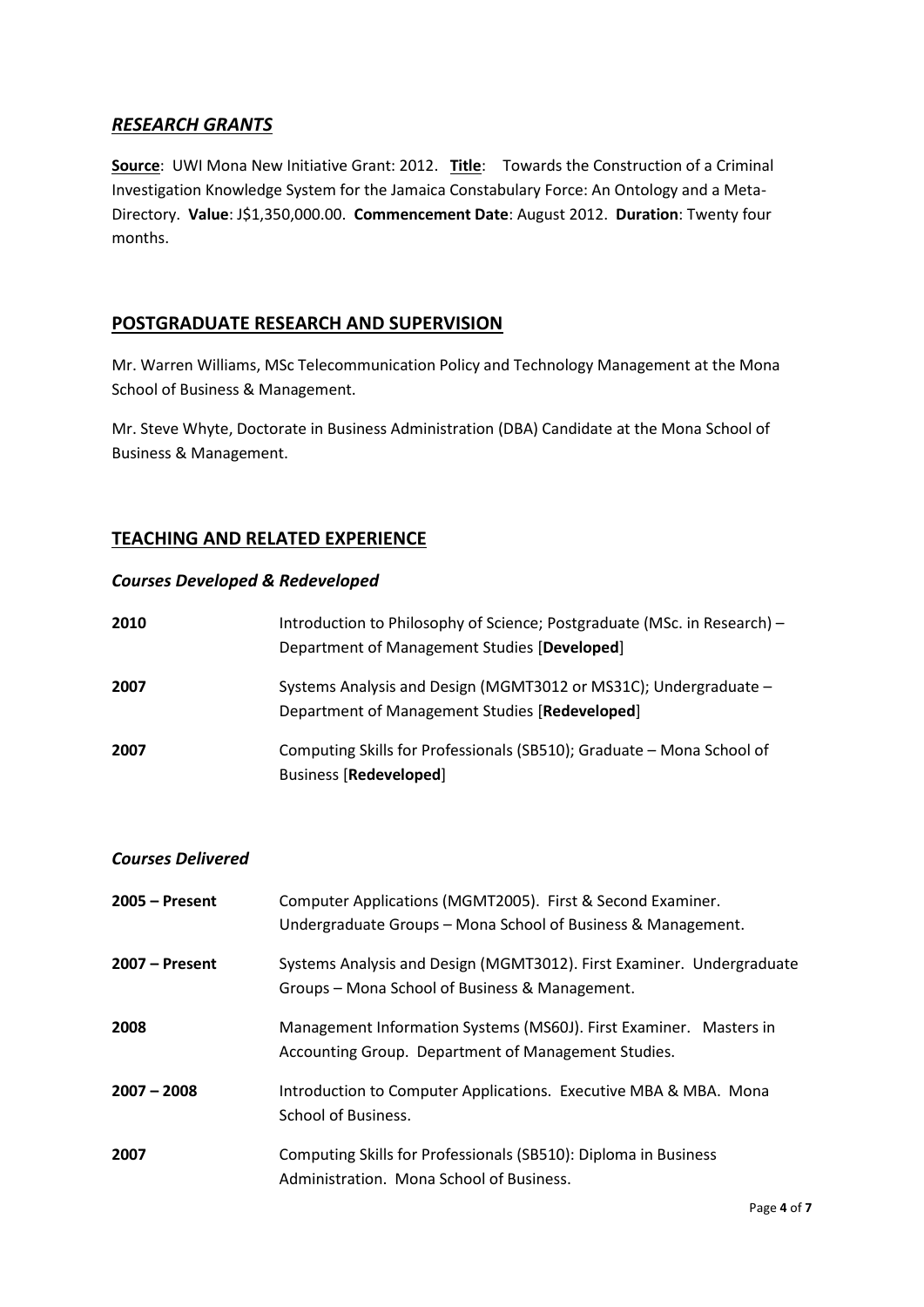# **Contributions To [Department of Management Studies]**

| $2010 - 2012$    | <b>Planning Committee for Seminar Series</b>       |
|------------------|----------------------------------------------------|
|                  | Administrative Reform Committee (Chair)            |
| $2010 - Jan-May$ | Computer Applications - MGMT2005 (Coordinator)     |
| $2007 - 2011$    | <b>Building Teaching Skills Committee (Member)</b> |

### **OTHER WORK EXPERIENCE**

# **2005 – 2006 Petrojam Limited –** *Information Systems Supervisor (Acting)* Managed the day-to-day operations of the Information Systems Department (ISD); ensured that there was high availability of all systems and local area network (LAN) and that all obligations to the various constituents were continually met. Ensured that customer support was delivered in a timely manner and of a consistently high quality. Created operating and capital budgets and lead strategic plan for the ISD. Supervised other members of the ISD, issued objectives for same, coordinated activities and provided advice where necessary and recommended training courses to HR for their development. Ensured that the backup policy was adhered to mitigate the risk of non-recovery after failure. Ensured that system updates were tested and deployed in a timely manner. Participated in the recruitment process and recommended staffing needs to the HR Department. Recommended and coordinated activities to implement new technology products to improve organizational operations and efficiency. Ensured that installed applications were appropriately licensed.

#### **2004—2005 Petrojam Limited—***System Administrator & SAP Support Officer*

Liaised with all departments and provided support for the various SAP functional modules – Financials, Material Management, Plant Maintenance and Controlling. Created and delivered various training sessions for different organizational constituent groups. Training manuals for these sessions were also developed and made available on the LAN. Monitored system performance daily; reviewed alerts; ensured database backups were performed according to specified strategy; performed database performance optimizations as determined; upgraded system kernel and applied patches; implemented application improvement solutions; managed user accounts and security profiles.

#### *Major Accomplishments:*

- Performed SAP Technical Upgrade from 4.6B to 4.7
- Performed SAP installation and database restore after hardware failure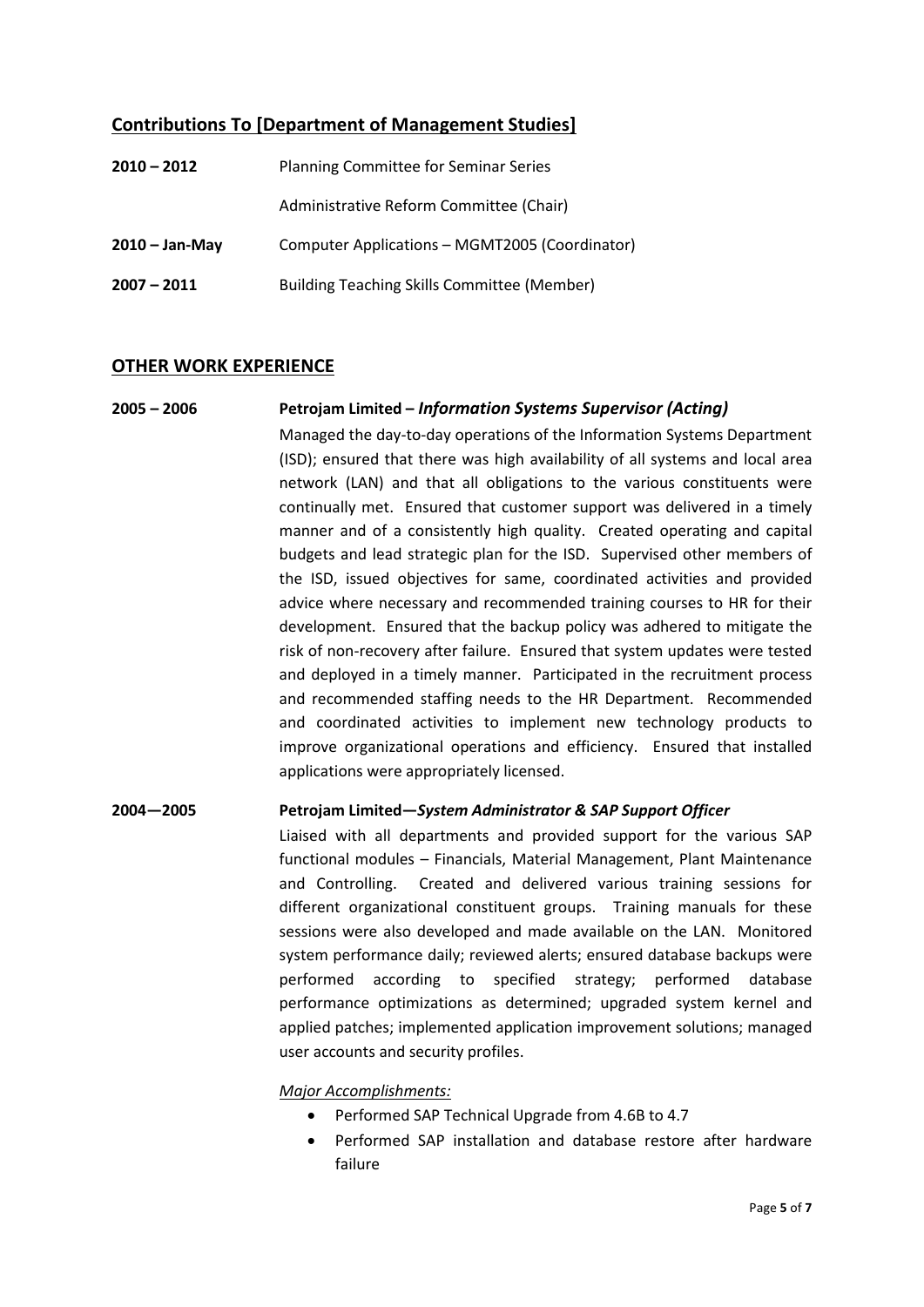- Implemented workflow strategy for purchase requisitions and trained staff members to use same
- Created and Issued Request for Proposal (RFP) to implement SAP Sales & Distribution module
- Implemented solutions for several longstanding issues
- Created several user manual and reference guides
- Implemented SAP system configuration changes to improve business processes
- Conducted company-wide user training
- Create SAP System Policy Document

#### **1999—2005 Petrojam Limited***—Systems Analyst/Programmer*

Installed/upgraded/maintained software Applications and Operating Systems. Deployed Microsoft Updates to each PC on the LAN. Upgraded/repaired/serviced computer hardware and peripherals. Evaluated new software and hardware. Ensured that the downtime of the LAN was minimized. Ensured that the various databases were properly maintained and backed up on a daily basis. Worked on various projects with which computers were involved. Supported all users on the LAN and train the same when necessary to use software. Developed and implemented systems procedures. Monitored computer consumables and order when necessary. Ensured Antivirus software was up-to-date. Ensured client data was backed up on a daily basis.

#### *Major Accomplishments*

- Created and Issued Request for Proposal (RFP) for Petrojam's Document Management System
- Implemented and trained all users in using the Document Management System
- Created policy/procedure document for the Document Management System
- Investigated, bought and implemented Petrojam's client backup solution
- Assistant project leader for SAP implementation
- Chairman/Editor, designer and publisher of Petrojam's monthly Newsletter
- Project Leader for development & implementation of Petrojam's Disaster Recovery Plan
- Upgraded Local Area network and implemented a Wireless LAN